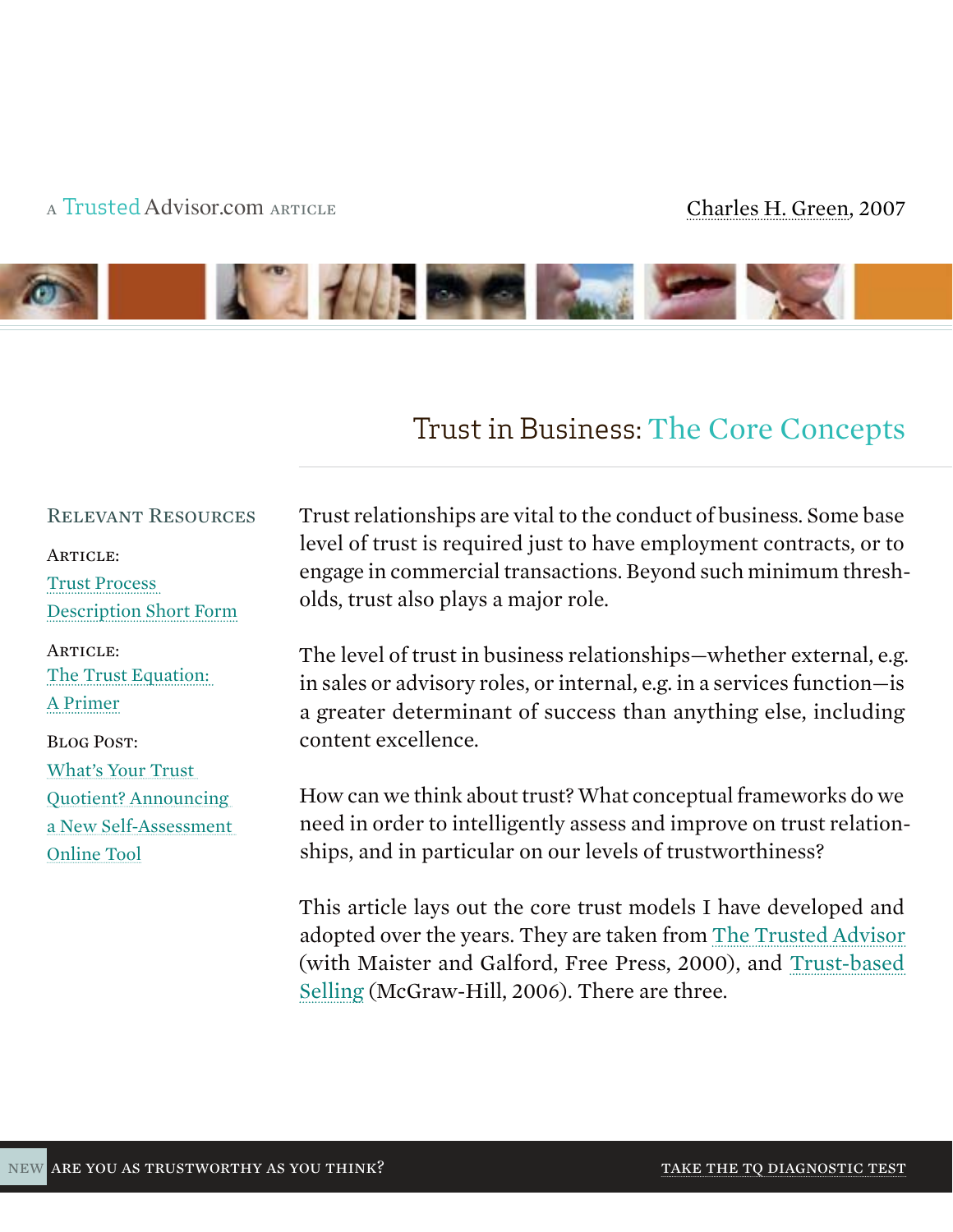

- 1. [The Trust Equation:](http://trustedadvisor.com/subscribe/f7c6c41aabb438d5808e676b8d4bd4b9) a deconstructive, analytical model of the components of trustworthiness;
- 2. [The Trust Creation Process](http://trustedadvisor.com/subscribe/b25e0546990772a04c5aa017a6f4d362): a process model of trust creation through personal interaction—mainly conversations;
- 3. [The Trust Principles](http://trustedadvisor.com/subscribe/6e2ae9b67a774948e2fe9b8167e99dfe): four principles, or values, which serve as guides to

*Trust is a bi-lateral relationship one trusts, and the other is the* 

*trusted.*

# **THE TRUST EQUATION**

to increase trust.

Trust is a bi-lateral relationship—one trusts, and the other is the trusted. While the two are related, they're not the same

decision-making and conduct

thing. The trust equation is a model for the second—the one who would be trusted. It is about trustworthiness.

Often we intend more than one thing when we use the word trust. We use it to describe what we think of what people say. We also use it to describe behaviors. We use it to describe whether or not we feel comfortable sharing certain information with someone else. And

we use the same word to indicate whether or not we feel other people have our interests at heart, vs. their own interests.

Those four variables can be described as Credibility, Reliability, Intimacy, and Self-Orientation. They can be combined in an equation.

**The Trust Equation**

 $TQ = C + R + I$ 

Credibility has to do with the words we speak. In a sentence, we might say, "I can trust what she says about intellectual property; she is very credible on the subject.

By contrast, reliability has to do with actions. We might say, for example, "If he says he'll deliver the product tomorrow, I trust him, because he's dependable."

Intimacy refers to the safety or security that we feel when entrusting someone with something. We might say, "I can trust her with that information; she's never violated my

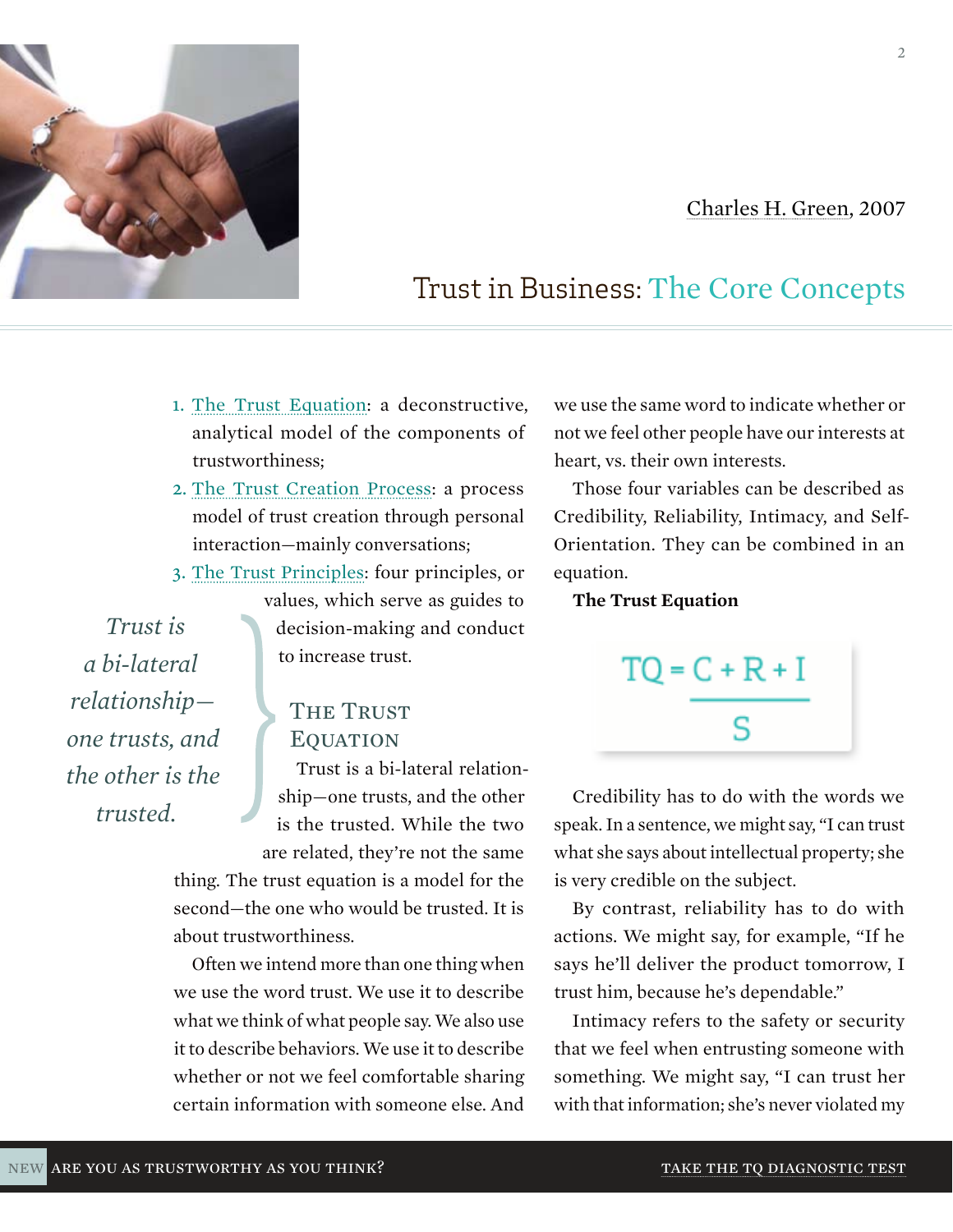

# Trust in Business: [The Core Concepts](http://trustedadvisor.com/subscribe/1f3afcf089e65650bbc37c26f6e09507)

confidentiality before, and she would never embarrass me."

Self-orientation refers to the focus of the person in question. In particular, whether the person's focus is primarily on himself or herself or on the other person. We might say, "I can't trust him on this deal—I don't think

*People don't primarily trust institutional entities, they trust other people.*

he cares enough about me, he's focused on what he gets out of the deal." Or—more commonly—"I don't trust him—I think he was too concerned about how he was appearing, so he wasn't really paying attention." Increasing the value of the

factors in the numerator increases the value of trust. Increasing the value of the denominator—that is, self-orientation—decreases the value of trust.

Since there is only one variable in the denominator and three in the numerator, the most important factor is self-orientation. This is intentional. A seller with low self-orientation is free to really, truly, honestly focus on the customer. Not for his own sake, but for the sake of the customer. Such a focus is rare

among salespeople (or people in general, for that matter).

Looking at trust this way covers most of the common meanings of trust that we encounter in everyday business interactions. Note that the meanings are almost entirely personal, not institutional.

People don't primarily trust institutional entities, they trust other people. The components of credibility and reliability are sometimes used to describe companies or Websites, but at least as often to describe people. The other components—intimacy and self-orientation—are almost entirely about people.

Trust in selling requires good "scores" on all four variables in the equation. But the most important, by far, is low levels of selforientation.

Living the four trust values is the best way to increase your trustworthiness.

### THE TRUST CREATION PROCESS

Trust typically gets created at the individual level, between people, and usually in conversations. The Trust Creation Process is a five-step model for that process:

3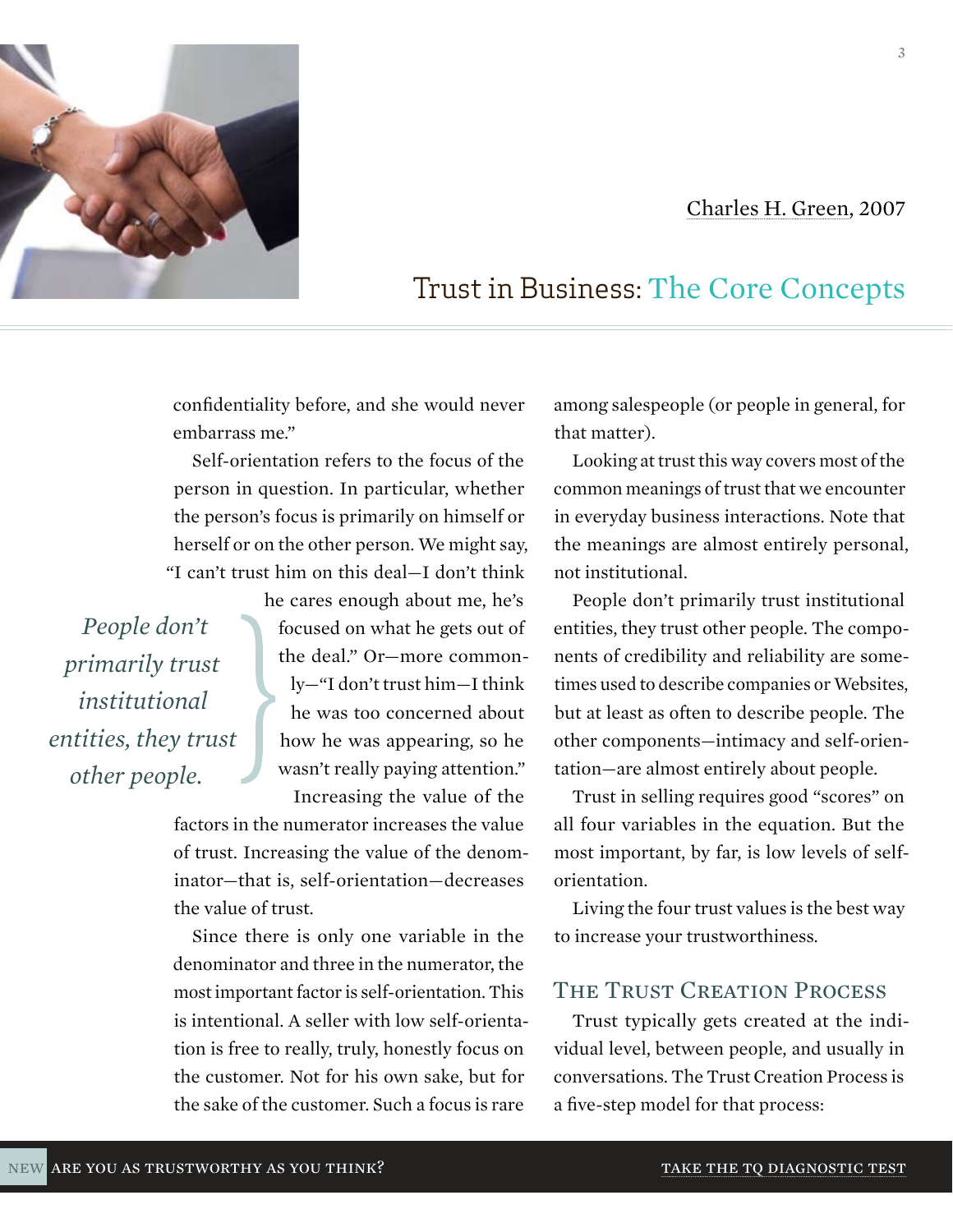



- 1. Engage the client in an open discussion about issues that are key to the client;
- 2. Listen to what is important and real to the client; earn the right to offer solutions;
- 3. Frame the true root issue, without the language of blame, via caveats, prob-

*Being or becoming trustworthy cannot be reduced to pure behaviors. You can't bottle it in a competency model.*

lem statements and hypotheses; take personal risks to explore sensitive issues—articulate a point of view; create by giving away;

4. Envision an alternate reality, including win-win specific descriptions of outcomes and results, including emotional and political states; clarify benefits make clear what's at stake; be tangible about future states;

5. Commit to actionable next steps that imply significant commitment and movement on the part of each party.

The order in which these sentences occur in a conversation has as much impact as the sentences themselves. That is, you could do a

wonderful job on framing the issue or on the commitment to action—but if you do them before you do listening, then the trust process breaks down, or freezes. This becomes clearer when we translate the trust creation process into a sales context, as follows:

- Engage: I hear X may be an issue for you—is that right?
- Listen: Gee, that's interesting; tell me more; what's behind that?
- Frame: It sounds like what you may have here is a case of Q.
- Envision: How will things look three years from now if we fix this?
- Commit: What if we were to do Z? The most powerful step in the Trust

Creation Process by far is the Listening step. The two most common errors in practice are:

- Inadequate listening, and
- Jumping too quickly to the final, action, step.

## THE TRUST PRINCIPLES

Being or becoming trustworthy cannot be reduced to pure behaviors. You can't bottle it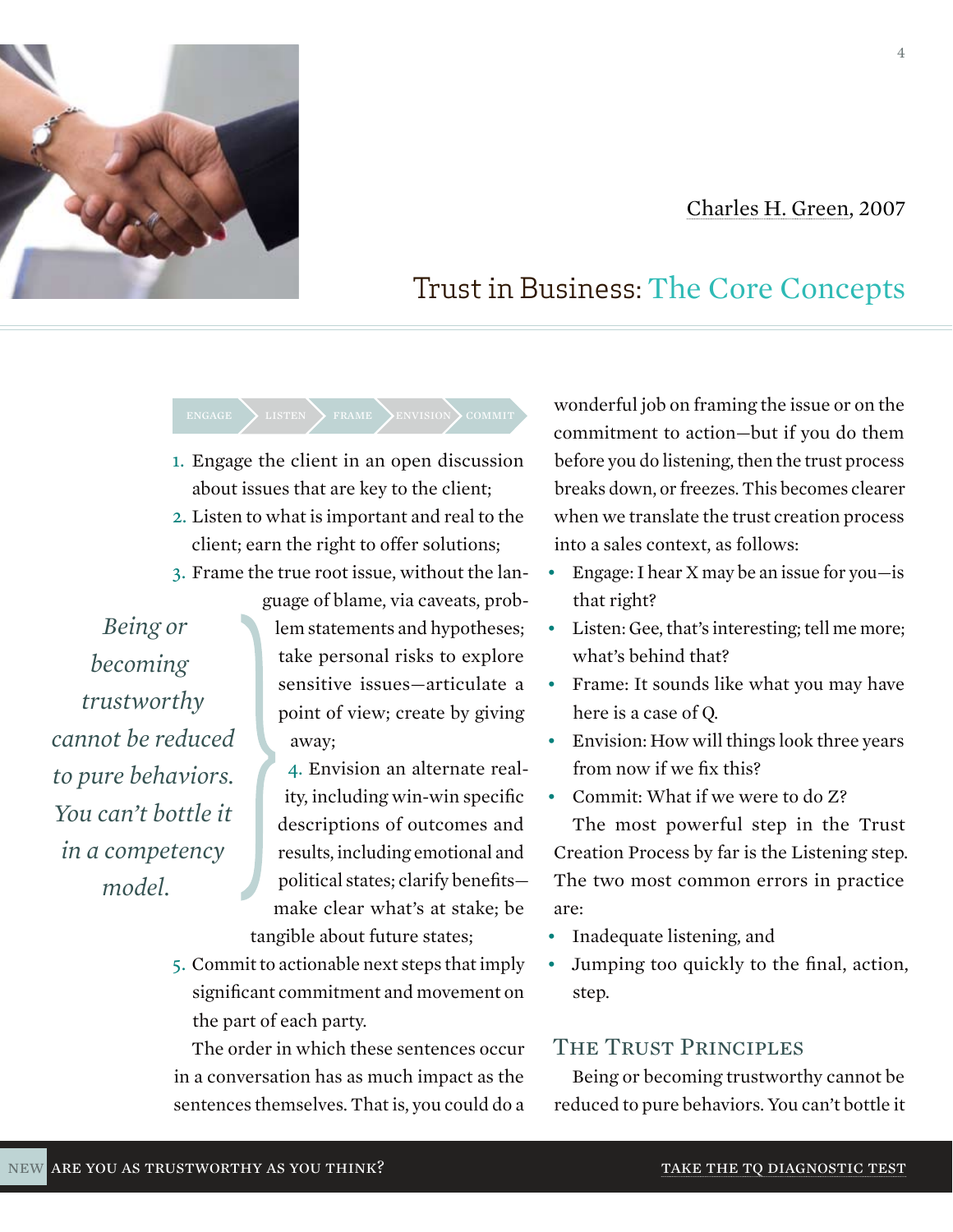

*time, you'll be found out quickly.*

*If your values* 

*don't drive you* 

Hence, the Trust Equation and the way we use the Trust Creation Process model are really just outcomes of the principles we hold. The way to become trusted is to act consistently from those principles and not just any set of principles will do. There are four specific principles governing trustworthy behavior:

in a competency model. Our actions are driven by our beliefs, and our beliefs are driven by our values or principles. Trustworthy behavior is way too complex to fake without the beliefs and values behind them. If your values don't drive you to behave in a trustworthy manner

all the time, you'll be found out quickly.

1. A *focus on the Other* (client, customer, internal co-worker, boss, partner, subordinate) for the Other's sake, not just as a means to one's own ends.

We often hear "client-focus," or "customer-centric." But these are terms all-toooften framed in terms of economic benefit to the person trying to be trusted.

- 2. A *collaborative* approach to relationships. Collaboration here means a willingness to work together, creating both joint goals and joint approaches to getting there.
- 3. A *medium to long term* relationship perspective, not a short-term transactional focus.

Focus on relationships nurtures transactions; but focus on transactions chokes off relationships. The most profitable relationships for both parties are those where multiple transactions over time are assumed in the approach to each transaction.

4. A habit of being *transparent* in all one's dealings.

Transparency has the great virtue of helping recall who said what to whom. It also increases credibility, and lowers self-orientation, by its willingness to keep no secrets.

Applying these principles to all of our actions will develop the fullest possible sort of trusting relationship.



# Trust in Business: [The Core Concepts](http://trustedadvisor.com/subscribe/1f3afcf089e65650bbc37c26f6e09507)